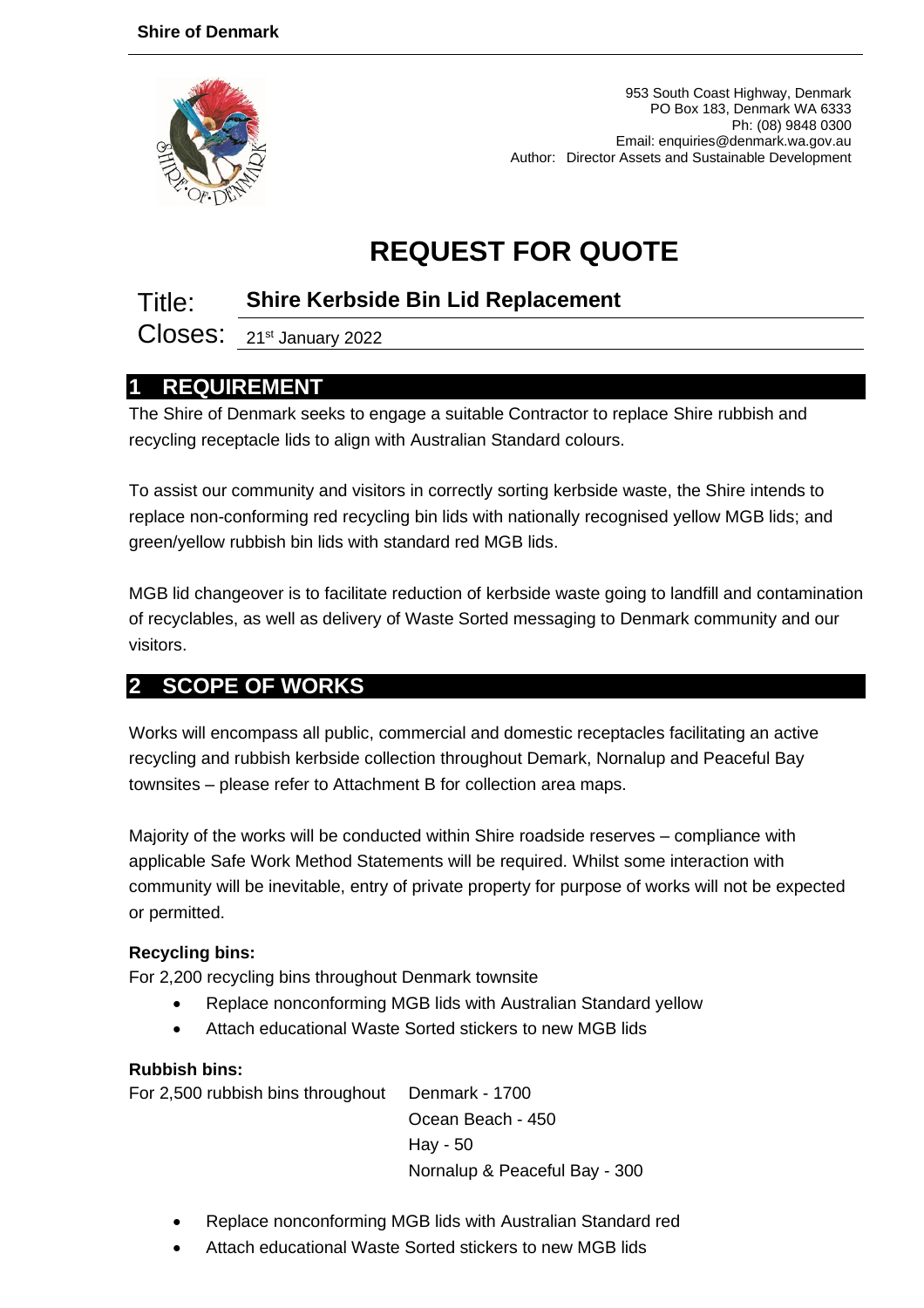#### **Removal and storage of old lids**

- Return 4700 Replaced bin lids to designated Shire location
- Stack old lids in preparation for transport to recycling facility

Bin lid and pin stock will be supplied by the Shire based on available information of receptacle specifications. Due to variety of MGB manufacture and age, it is anticipated that flexibility in changeover methods and follow-up visits to households with alternative bin brands will be required.

Further logistics will be discussed in more detail with successful Contractor.

## **3 EVALUATION CRITERIA**

Offers will be evaluated on the below criteria and respective weightings:

| Cost                                                     | 60%  |
|----------------------------------------------------------|------|
| Demonstrated Ability to Meet Timeframe and Works Program | 20%  |
| Demonstrated Ability to Work Safely                      | 10%  |
| Key Personnel Skills & Experience                        | 10%  |
| Total                                                    | 100% |

Please ensure that the above criteria are addressed in your submission.

\*CSR includes supporting people with disability or special needs, or contributions to the community such as sponsorships or donations; employment strategies and programs for Indigenous people; sustainable business practices; and supplying Australian made products.

# **4 CONTRACT CONDITIONS**

Please refer to Attachment A – General Conditions of Contract for the Provision of Minor Works and Services.

### **5 SPECIAL CONDITIONS**

#### **Price**

Prices quoted are to be on a schedule of rates basis.

All prices for services offered are to be fixed for the term of the Contract. Quoted prices must include Goods and Services Tax (GST).

Unless otherwise indicated prices quoted must include travel, mobilisation and sundry expenses. Any charge not stated in the Quotation as being additional will not be allowed as a charge for any transaction under any resultant Contract.

#### **Contract Duration**

The Contract will be complete on supply of services as negotiated and agreed with the Shire. However, in the event of the successful Contractor failing in any manner to carry out the Contract to the Shire's satisfaction, the Shire may forthwith terminate the Contract by written notice to the Contractor.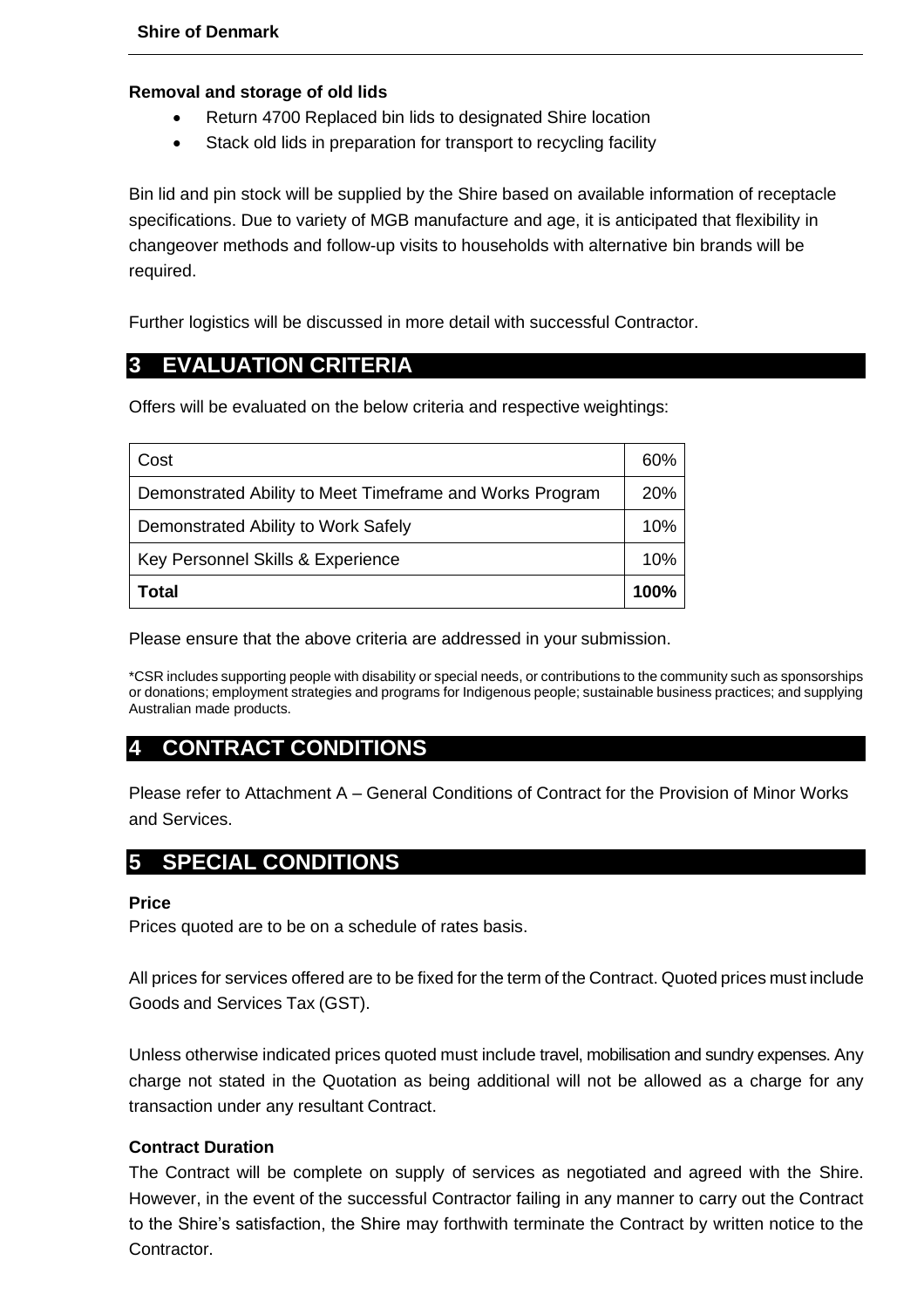The Shire reserves the right to claim cost/time penalties should the Contract not be completed on time, if it can be shown that the Shire has made every reasonable effort to maintain the schedule agreed by both parties at the commencement of the Contract.

#### **Recordkeeping**

All manuals, drawings, computer programs or other records supplied by the Principal to the Contractor during the course of the Contract shall be returned to the Principal upon termination or completion of the Contract.

The Contractor shall ensure that all records relevant to, or created in the course of this Contract are held in a safe and secure manner, in line with industry best practices, i.e. backups completed, paper records are to be held in a fire proof environment.

The Principal will be provided access to all records held by the Contractor associated with this Contract within twenty four (24) hours of written request. Such requests will be in the support of Contract performance measuring, general information resource for the Principal, or to meet Freedom of Information legislation requirements.

#### **Indemnity**

The successful Contractor shall indemnify and keep indemnified the Shire against:

- (a) Any liability under the Workers' Compensation and Injury Management Act 1981, and its subsequent amendments.
- (b) Any other law in force or which during the term of this Contract may come into force, under which any person is entitled to claim or sue for compensation or recover any damages from the Local Government.

#### **Warranty and Service**

Contractors shall state in their quotation the period of warranty and guarantee conditions that apply against defects for the goods offered, together with any after-sales services provided.

#### **Disability & Inclusion Plan**

Please refer to the following link which will apply if the Contract involves the supply of services to the public:

#### [Disability Access & Inclusion Plan](file://///fileserver/Company/Corporate%20Documents%20and%20Forms/Organisation%20Forms%20&%20Templates%20Register/Corporate%20and%20Community/Procurement/Request%20for%20Quote%20or%20Tender%20templates/(a)%09https:/www.denmark.wa.gov.au/residents/accessibility.aspx)

**Regional Price Preference Policy** Please refer to the following link for our P040216 Regional Price Preference Policy:

#### [Scroll to P040216](https://www.denmark.wa.gov.au/profiles/denmark/assets/clientdata/documents/governance_documents/general_documents/policy_manual_-_vjun20.pdf)

Note: Please familiarise yourself with this policy and indicate if you are claiming either the Regional Business Preference or Regional Content Preference on the response form.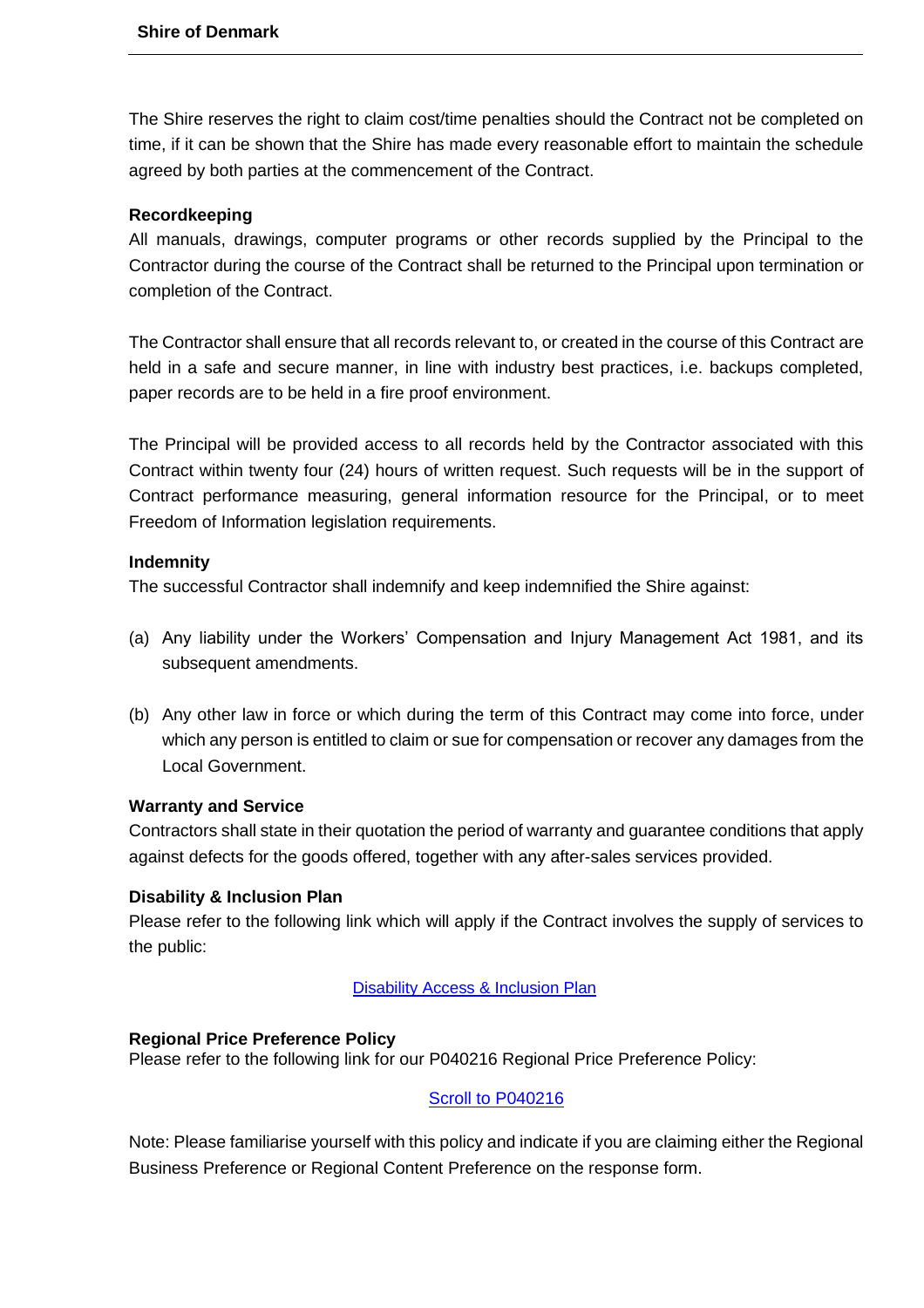### **6 RESPONSE FORM**

#### **6.1 Pricing**

#### **Schedule of Rates**

The Price Schedule is to be completed in full and in the format as detailed below. Suppliers not wishing to submit prices for an Item should insert "N/A" into the box. Failure to follow instructions implicitly may render the Offer invalid.

| <b>ITEM</b> | <b>DESCRIPTION</b>                                                                                     | <b>PRICE \$ (Inc. GST)</b> |
|-------------|--------------------------------------------------------------------------------------------------------|----------------------------|
| 1.          | Attaching information stickers to MGB lids prior to fitting<br>(rate per lid)                          |                            |
| 2.          | Replacing non-conforming MGB lids with lids consistent<br>with Australian Standard lids (rate per lid) |                            |
| 3.          | Return and stacking of MGB lids at Shire location<br>(rate per lid)                                    |                            |
| 4.          | Follow-up visit to properties (rate per visit)                                                         |                            |

#### **6.2 Company Information/Authorisation**

| I hereby submit a Quote in accordance with this Request for Quote and the above<br><b>Special Conditions:</b> |  |     |  |    |  |
|---------------------------------------------------------------------------------------------------------------|--|-----|--|----|--|
| Company:                                                                                                      |  |     |  |    |  |
| Address:                                                                                                      |  |     |  |    |  |
|                                                                                                               |  |     |  |    |  |
| Phone:                                                                                                        |  |     |  |    |  |
| ABN:                                                                                                          |  |     |  |    |  |
| <b>Print Name:</b>                                                                                            |  |     |  |    |  |
| Signed:                                                                                                       |  |     |  |    |  |
| Date:                                                                                                         |  |     |  |    |  |
| Claiming the Regional Business Preference:                                                                    |  | Yes |  | No |  |

#### **6.3 How to Submit**

Submissions must be marked with the relevant Project Number, to the attention of the Requesting Officer and submitted through one of the following methods:

| Hand delivery: | 953 South Coast Hwy, Denmark WA 6333 |
|----------------|--------------------------------------|
| Email:         | enquiries@denmark.wa.gov.au          |

For all electronic submissions - it is the Respondent's responsibility to allow sufficient time to ensure that their submission has been successfully transmitted and to follow up that the Shire of Denmark has received all documents. Files should be in PDF format and combined into one attachment where possible. A drop box link is also acceptable.